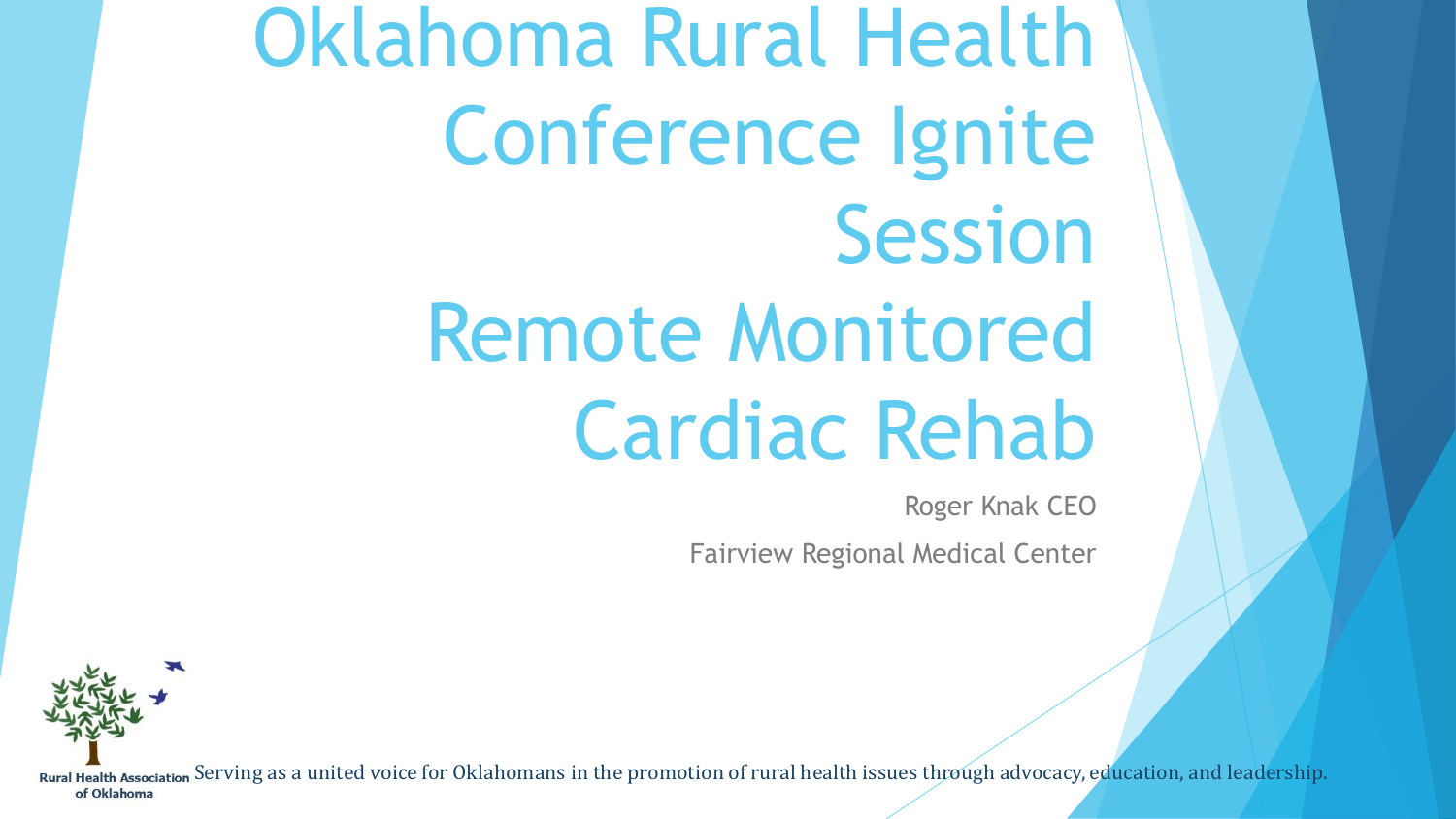# Phase II Outpatient Cardiac Rehab **Benefits**

- 47% lower risk for death
- 31% lower risk of repeat heart attack
- Health Systems save between \$4,900 to \$9,200 per person per year of life saved
- Reduces hospitalizations

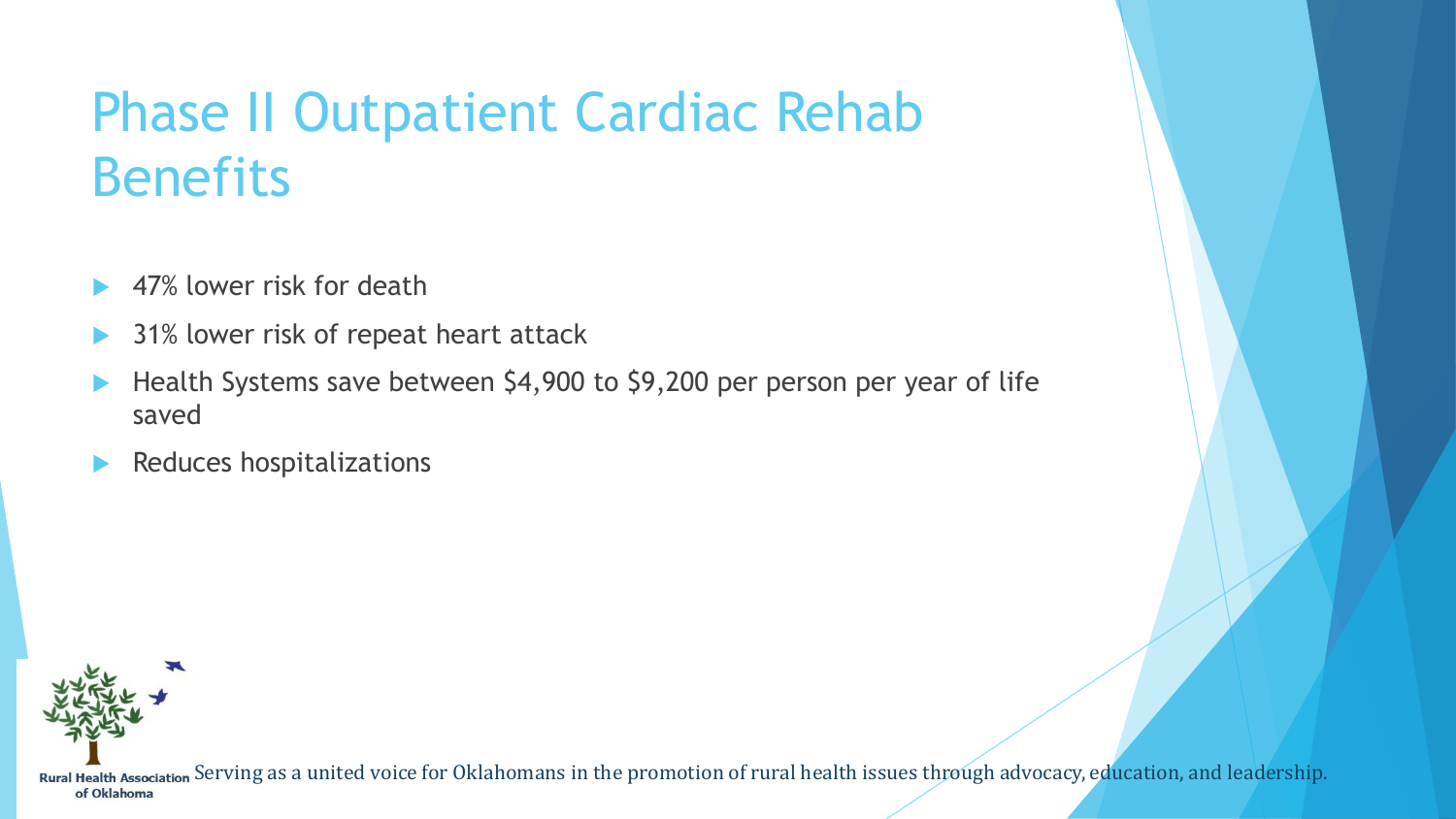# Low Participation in Phase II Cardiac Rehab

- 34.7% heart attack survivors receive OP cardiac rehab
- Persons who live outside Metropolitan areas 30% less likely to participate
- Every day a person waits to start CR that person is 1% less likely
- Persons who commute greater than 30 minutes to CR 60% less likely to complete all 36 sessions
- Minorities, lower educated and younger persons less likely to receive cardiac rehab
	- Unable or unwilling to be off work for to attend sessions

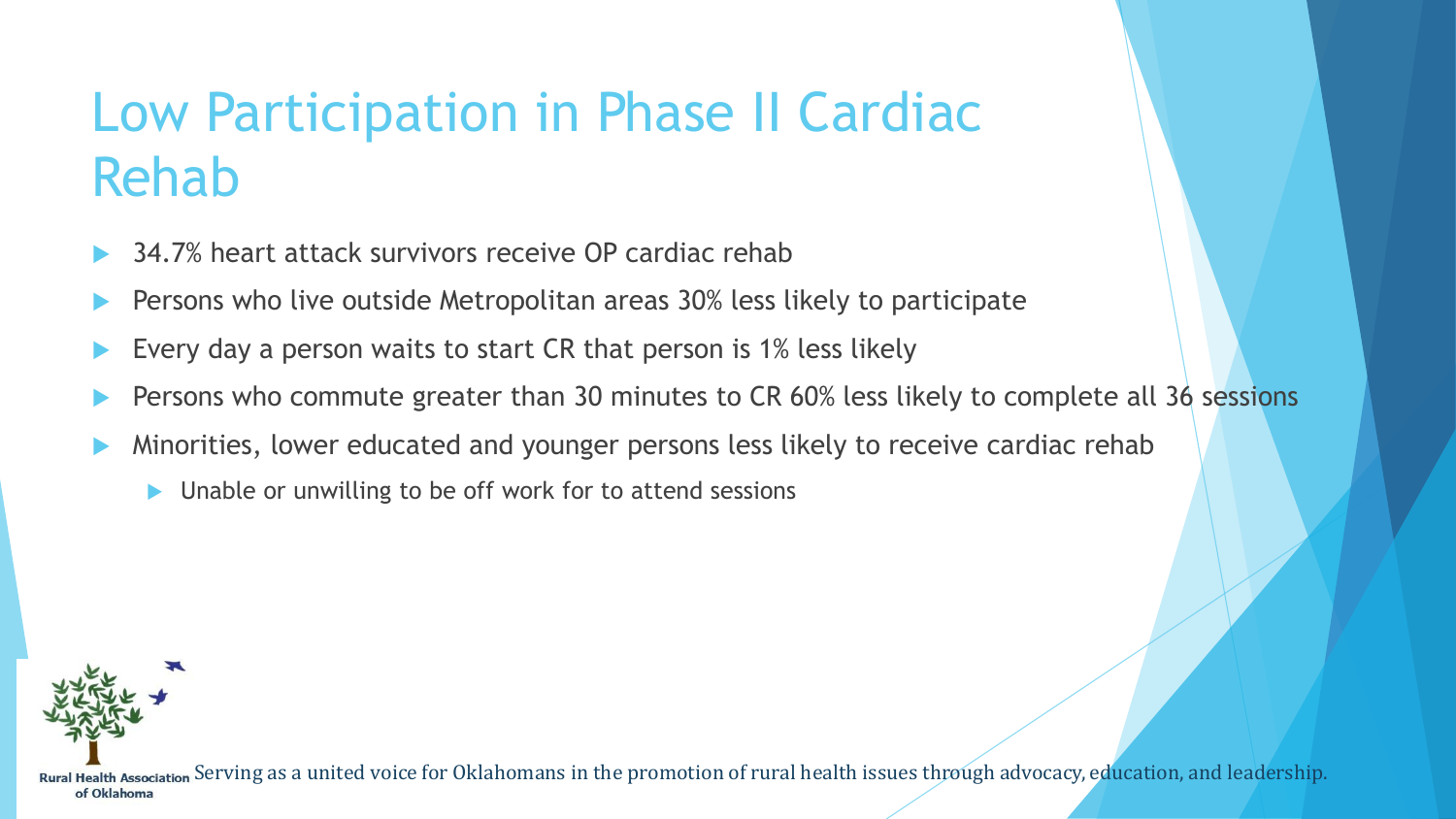#### Remote Monitoring should be a solution

- Technology is now available to support remote monitoring
- Widely used in other countries by very little usage in US
- Keiser Permanente utilizes remote monitoring in the State of Washington
- VA pilot program of remote monitored cardiac rehab in Georgia
- Moving Analytics, Stanford University developed virtual cardiac rehab program

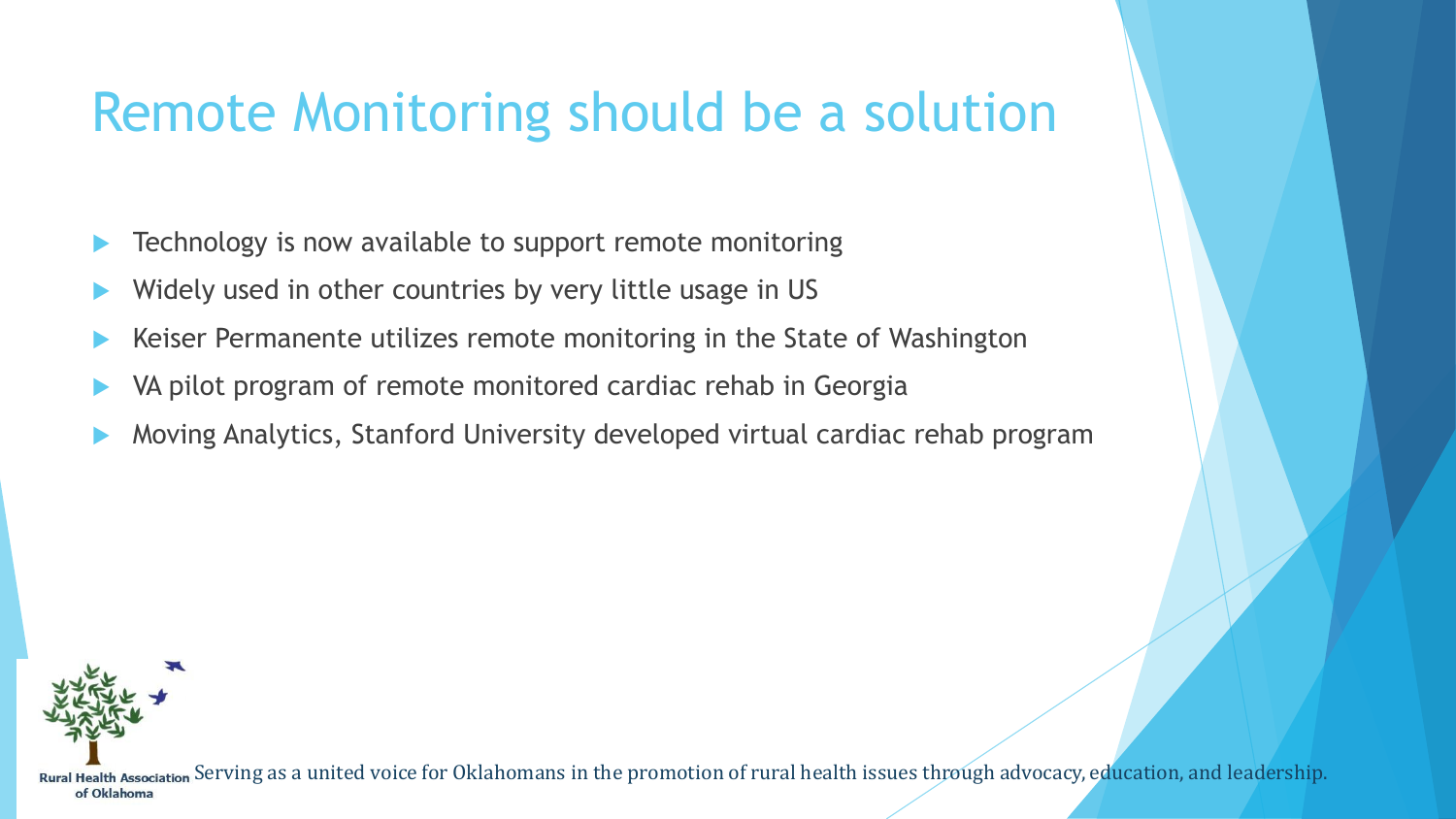# AARP Community Challenge Grant

- **Provided funding for** 
	- 15 wearable fitness devices
	- ▶ 15 Bluetooth weight scales
	- ▶ 15 Bluetooth blood pressure monitors
	- ▶ 1 year software support for reporting links
	- Training for staff



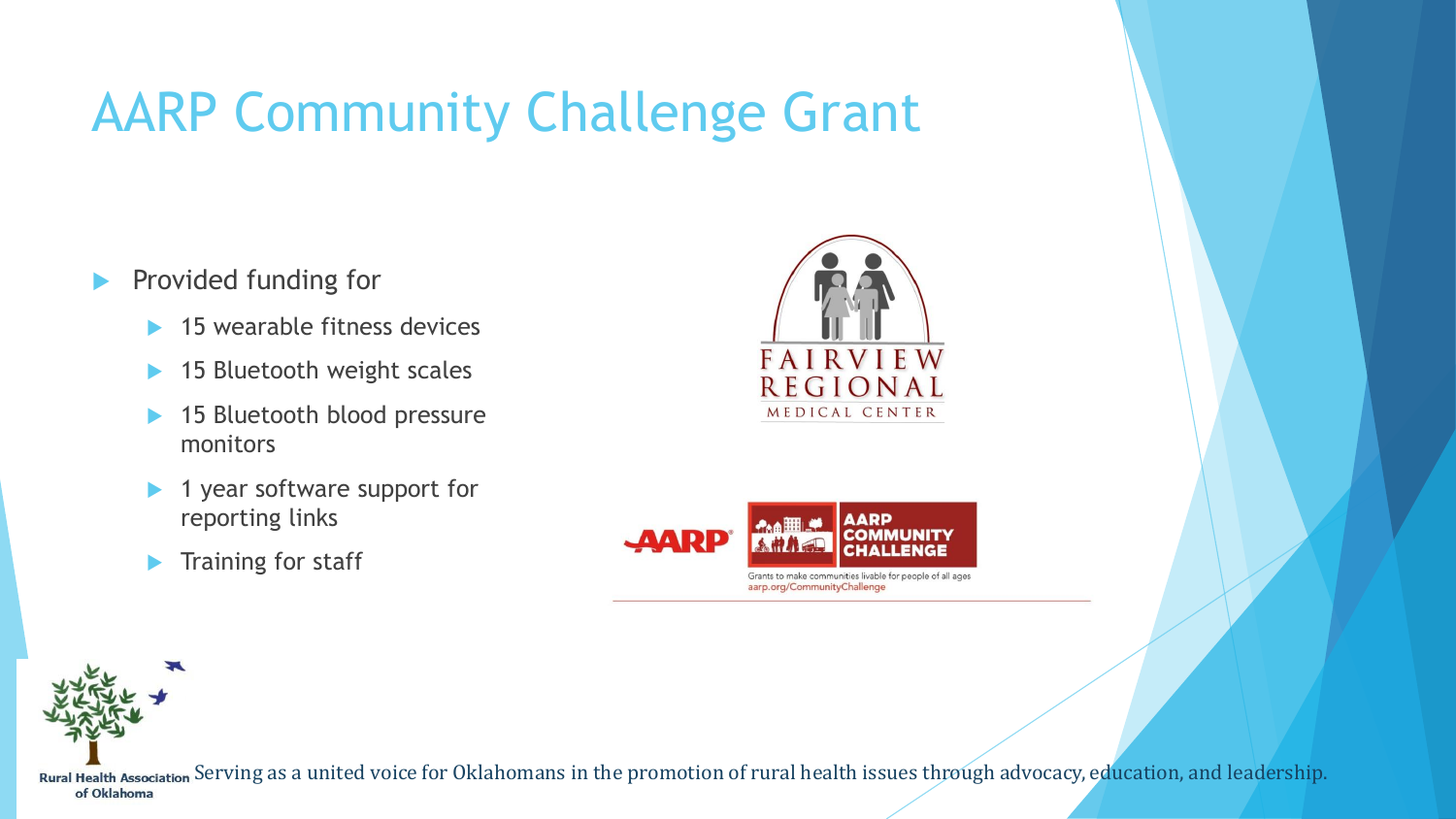## Stated Grant Goals

- 80% of referrals will participate in cardiac rehab
- 80% of those will complete all 12 weeks
- Documented improvement between initial assessment and graduation assessment in at least 2 parameters
- 0 adverse outcomes during the period of rehab
- Proof of concept the remote monitoring is safe and effective
- Reproducible program to expand cardiac rehab into rural areas
- Demonstrate outcomes to support change to reimbursement methodologies to include remote monitoring cardiac rehab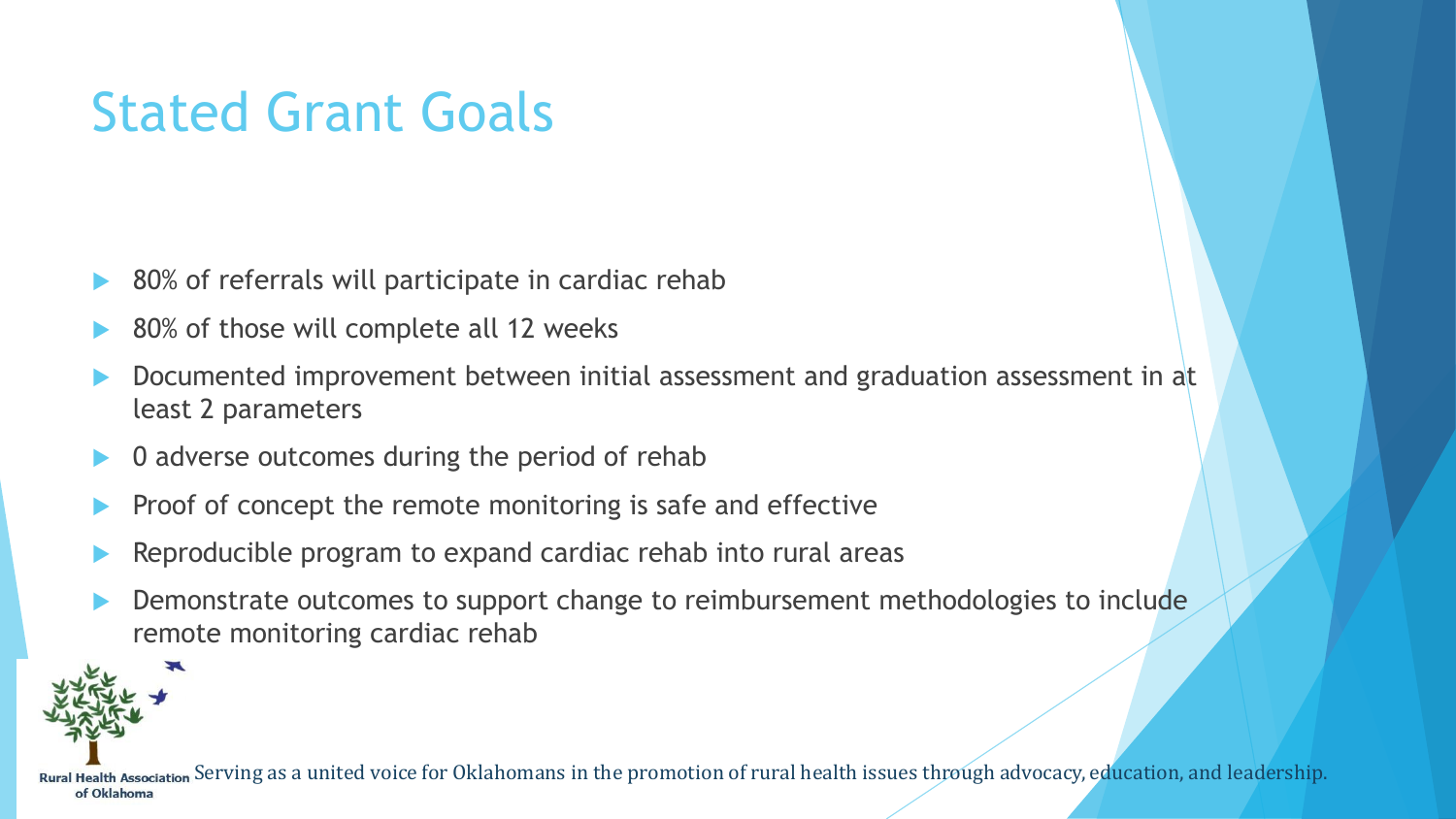## Implantation

- Patient has face to face to check out equipment and be assessed
- Appropriate for only low to moderate risk patients
- Patient portal has informational modules
- Patient enters activity daily into portal as well as any symptoms comments
- Staff check portal daily and respond to patient. Any concerning comment or symptom is reviewed with Medical Director and communicated back to patient.
- Staff utilize portal to assist motivation as well as a weekly phone call on progress
- Final visit patient returns equipment and is assessed for progress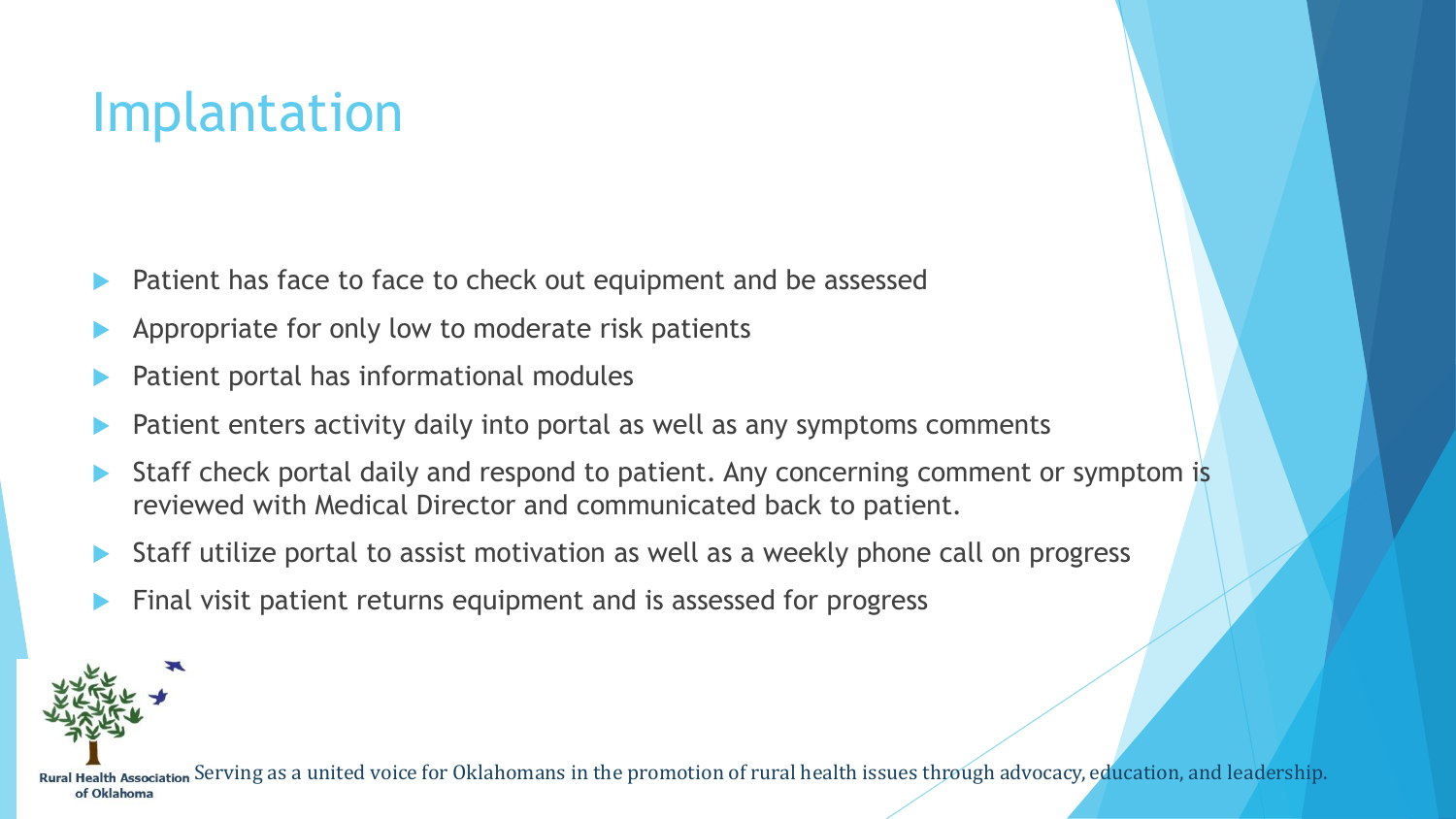## Barriers to Success

- Staff reluctance
	- Fear of putting their AACVPR certification at risk
- **Staffing** 
	- Had to reassign CR staff to floor care in COVID surg losing momentum
- Regulatory restrictions
	- $\blacktriangleright$  Phase II still requires physician under the same roof
	- ▶ Even with the COVID waiver required real time monitoring via ZOOM
- $\blacktriangleright$  Reimbursement strategies
	- ▶ Currently can only be reimbursed under Chronic Care Management Codes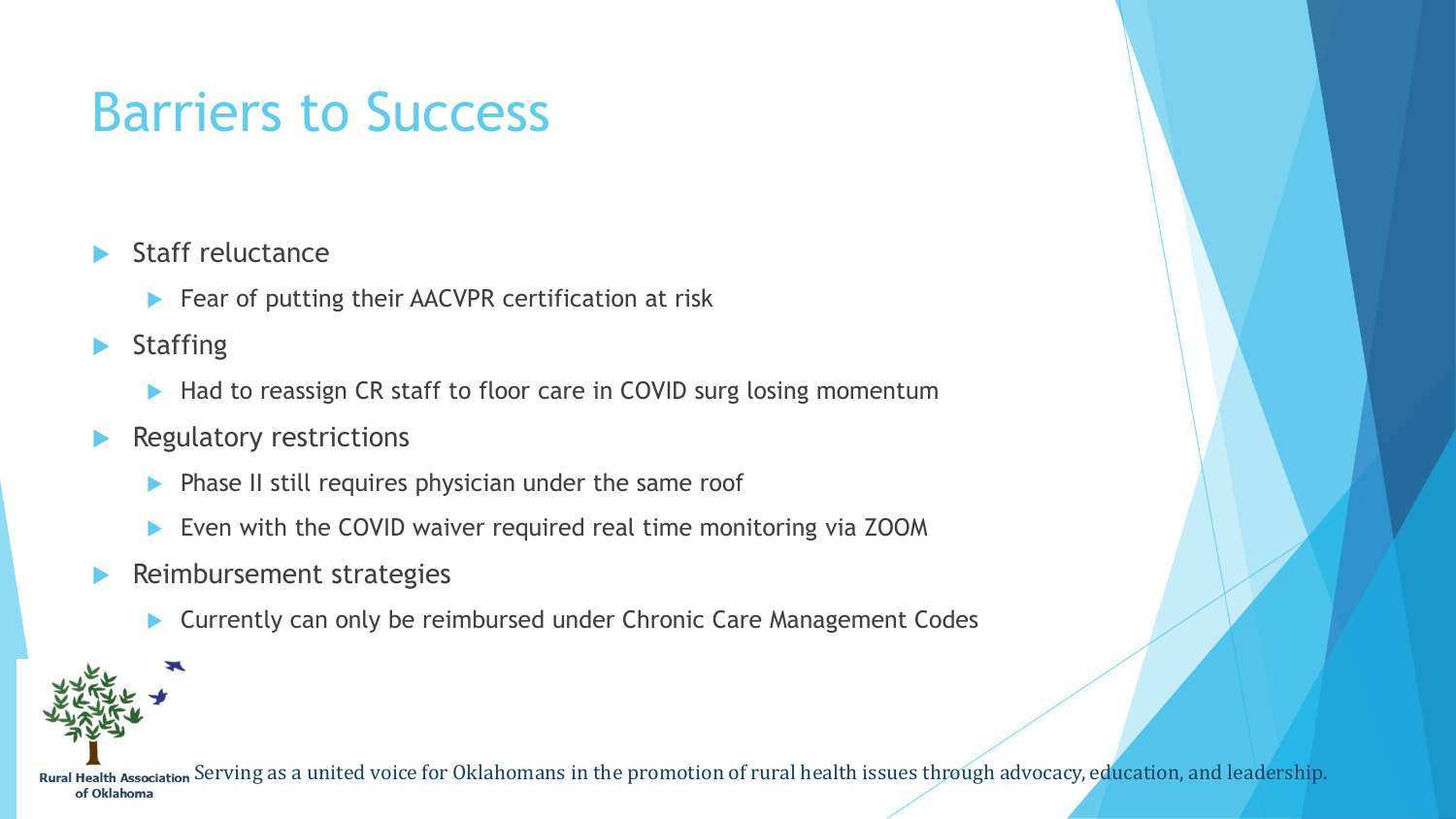## Barriers to Success

#### Provider resistance

- Provider hesitant of not real time monitoring
- Risk adverse for nontraditional service
- **Patient resistance** 
	- $\triangleright$  Some had technology anxiety
	- ▶ Wanted the in person rather than virtual encounter
	- Maybe the real reason people don't participate in cardiac rehab is they don't want to make a lifestyle change

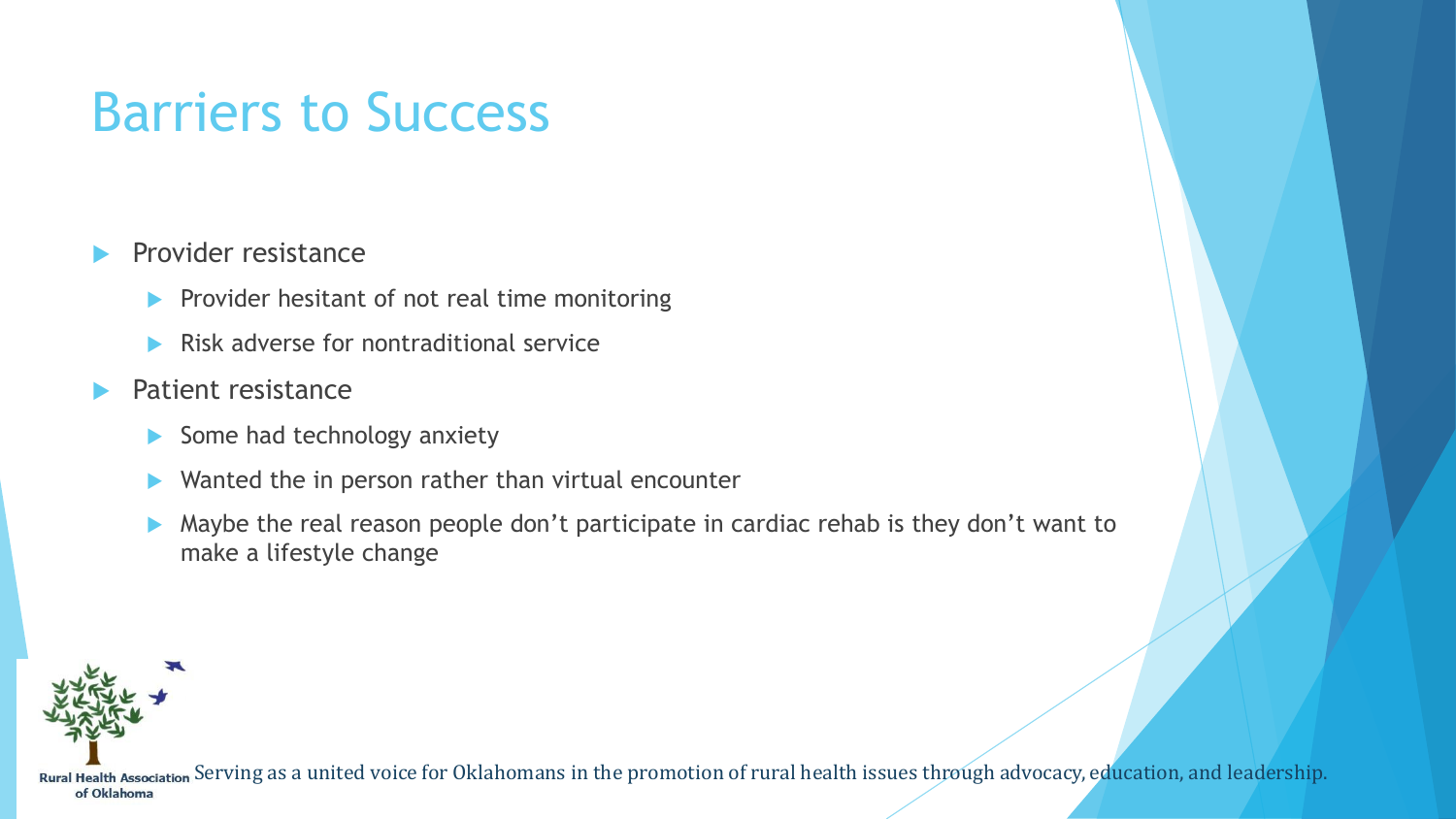## Next Steps

- Refocus the program into a chronic conditions management program rather than cardiac rehab program
- **Provide this option as a Phase III Cardiac Rehab for someone who has graduated** Phase II or lives remote